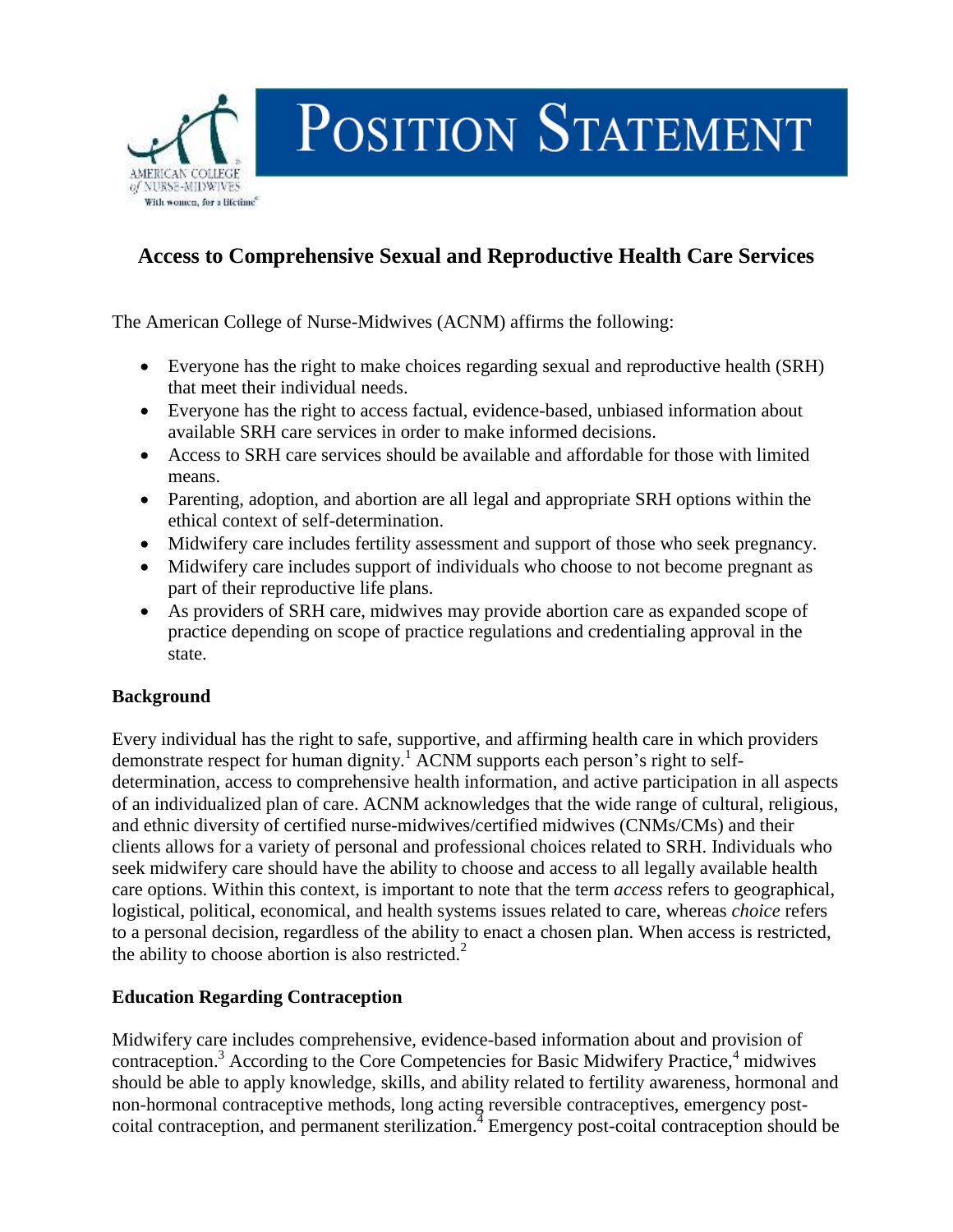readily available, affordable, and included as part of contraceptive counseling. Individuals who do not desire pregnancy at any point in their lifetimes should be supported and respected in that choice. Unbiased discussions about long-term reproductive life plans and support for individualized definitions of partnership, sexual relationships, and family are vital for all individuals.

#### **Preconception Care and Fertility Support**

Midwives provide preconception counseling and evaluation as well as fertility assessment, support, and referral as appropriate. Midwifery services include ensuring the health and wellbeing of individuals who are considering pregnancy before conception. Midwives care for individuals who identify as queer/questioning, bi-sexual, lesbian, transgender, or gender variant as they seek preconception care and fertility evaluation. Midwives must be knowledgeable about the reproductive health care needs of these populations and have resources available to support and advocate for their safe and appropriate care.<sup>5</sup>

#### **Support of Pregnancy Intentions**

During pregnancy, the midwife must create a safe space for individuals to discuss plans related to that pregnancy. Parenting, adoption, and abortion decisions may be made easily or with difficulty, depending on individual circumstances, and initial intentions regarding the pregnancy may change based on life events, laboratory or diagnostic test results, or personal choice.

Referral processes for outside resources should be well established. These may include pregnancy care depending on risk category, abortion care depending on the midwife's scope of practice, and adoption support services depending on practice resources. Immediate access to evidence-based, non-coercive information regarding all options demonstrates support and provides an integrated health system approach to midwifery care. Midwives may provide medication or aspiration abortion as part of expanded scope of practice.<sup>6</sup> Most expanded skills related to SRH care are not currently addressed in midwifery educational programs, but resources are available for midwives who wish to provide these services.<sup>7</sup> Additionally, midwives must be aware of all current laws and regulations that may restrict who, how, where, and when abortion care may be provided.<sup>8</sup>

#### **Exercises of Conscience**

The midwife should create a safe space in which individuals can consider all options regarding decisions to plan a pregnancy, continue a pregnancy, or choose an adoption or parenting plan. However, during the care process, circumstances may arise that cause ethical conflict for the midwife. Such conflict may lead to moral distress for the midwife and present dilemmas regarding how to proceed with ethical, evidence-based care free from personal bias.<sup>9</sup>

ACNM has addressed the issue of conscientious objection, in which circumstances are such that the midwife's ethical or moral beliefs conflict with provision of midwifery care:

Midwives have an ethical, moral, and legal obligation to create a non-judgmental atmosphere of shared decision making based on mutual respect, adequate factual information, and freedom from bias or discrimination for the women and families in their care… and an obligation to notify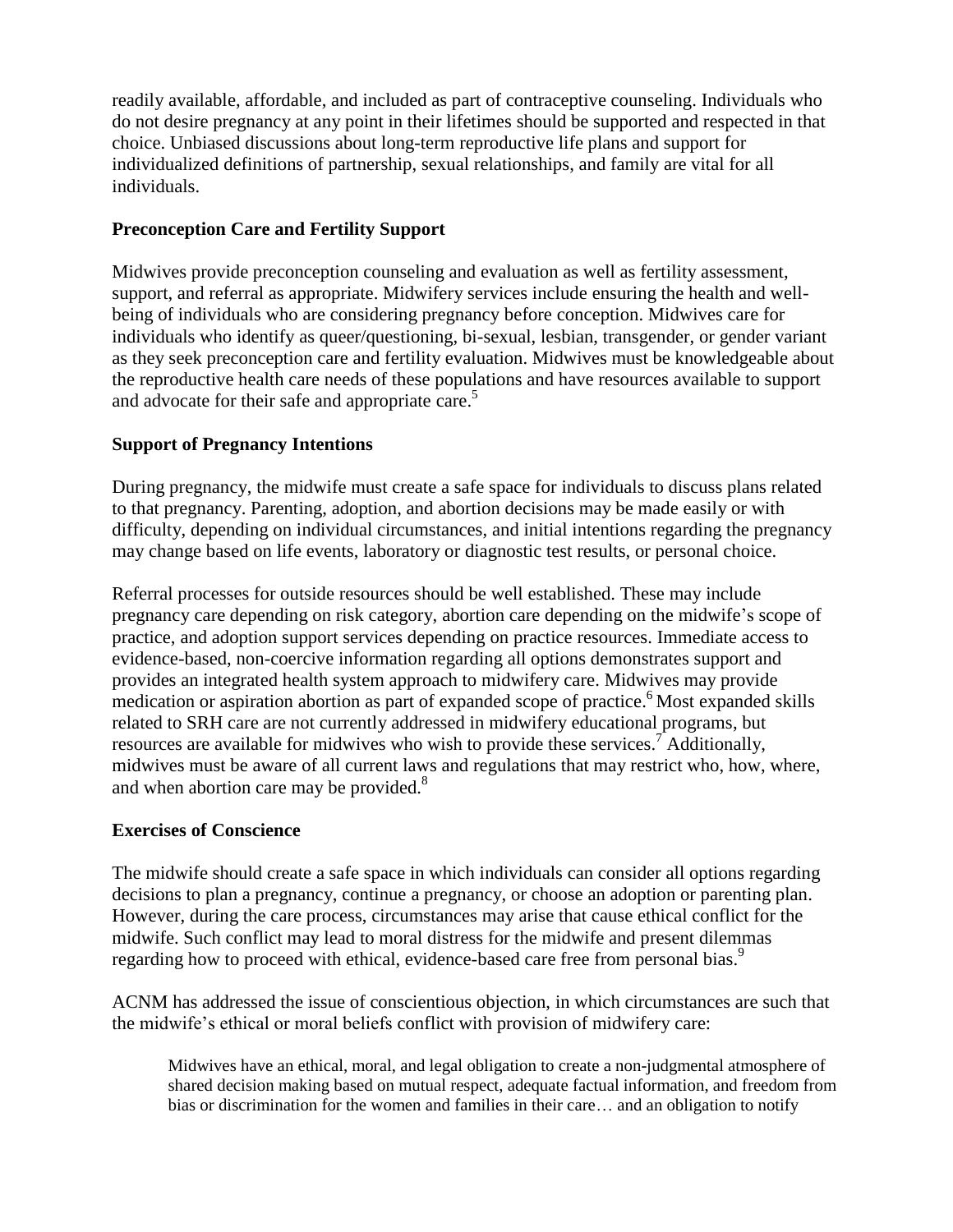potential employers and clients of those limitations to ensure that mechanisms are in place for referral for appropriate care.<sup>10</sup>

Midwives who exercise conscientious objection must consider the added cost and risk of delaying care, which are unintended consequences that the individual seeking care must shoulder. Geographic, economic, and political barriers to fulfilling a referral for contraception, emergency contraception, or abortion care may lead to unintended pregnancy and could infringe on a woman's right to timely health care and to the highest attainable level of health.<sup>11</sup>

ACNM recognizes that barriers to accessing SRH services are related to racial, sexual orientation, gender identity, age, and other factors. In a comprehensive approach to SRH, the concept of reproductive justice encompasses the intersectional effects of racism; sexual orientation; gender identity; age; and physical, mental, spiritual, political, social, and environmental factors on SRH.<sup>12</sup> ACNM supports the position that all persons have a "right to have children, not have children, and parent the children we have in safe and healthy environments."<sup>13</sup>

# **REFERENCES**

- 1. American College of Nurse-Midwives. Code of ethics with interpretive statements. [http://www.midwife.org/ACNM/files/ACNMLibraryData/UPLOADFILENAME/000000](http://www.midwife.org/ACNM/files/ACNMLibraryData/UPLOADFILENAME/000000000293/Code-of-Ethics-w-Explanatory-Statements-June-2015.pdf) [000293/Code-of-Ethics-w-Explanatory-Statements-June-2015.pdf.](http://www.midwife.org/ACNM/files/ACNMLibraryData/UPLOADFILENAME/000000000293/Code-of-Ethics-w-Explanatory-Statements-June-2015.pdf) Approved June, 2015. Accessed October 1, 2016.
- 2. Grossman D, White K, Hopkins K, Potter JE. Change in distance to nearest facility and abortion in texas, 2012 to 2014. JAMA. 2017;317(4):437-439. doi:10.1001/jama.2016.17026.
- 3. International Confederation of Midwives. Essential competencies for basic midwifery practice. [http://www.internationalmidwives.org/assets/uploads/documents/CoreDocuments/ICM%](http://www.internationalmidwives.org/assets/uploads/documents/CoreDocuments/ICM%20Essential%20Competencies%20for%20Basic%20Midwifery%20Practice%202010,%20revised%202013.pdf)

[20Essential%20Competencies%20for%20Basic%20Midwifery%20Practice%202010,%2](http://www.internationalmidwives.org/assets/uploads/documents/CoreDocuments/ICM%20Essential%20Competencies%20for%20Basic%20Midwifery%20Practice%202010,%20revised%202013.pdf) [0revised%202013.pdf.](http://www.internationalmidwives.org/assets/uploads/documents/CoreDocuments/ICM%20Essential%20Competencies%20for%20Basic%20Midwifery%20Practice%202010,%20revised%202013.pdf) Revised 2013. Accessed April 6, 2017.

- 4. American College of Nurse-Midwives. Core competencies for basic midwifery practice. [http://www.midwife.org/ACNM/files/ACNMLibraryData/UPLOADFILENAME/000000](http://www.midwife.org/ACNM/files/ACNMLibraryData/UPLOADFILENAME/000000000050/Core%20Comptencies%20Dec%202012.pdf) [000050/Core%20Comptencies%20Dec%202012.pdf.](http://www.midwife.org/ACNM/files/ACNMLibraryData/UPLOADFILENAME/000000000050/Core%20Comptencies%20Dec%202012.pdf) Accessed April 6, 2017.
- 5. American College of Nurse-Midwives. Transgender/transsexual/gender variant health care. [http://www.midwife.org/ACNM/files/ACNMLibraryData/UPLOADFILENAME/000000](http://www.midwife.org/ACNM/files/ACNMLibraryData/UPLOADFILENAME/000000000278/Transgender%20Gender%20Variant%20Position%20Statement%20December%202012.pdf)

[000278/Transgender%20Gender%20Variant%20Position%20Statement%20December%](http://www.midwife.org/ACNM/files/ACNMLibraryData/UPLOADFILENAME/000000000278/Transgender%20Gender%20Variant%20Position%20Statement%20December%202012.pdf) [202012.pdf.](http://www.midwife.org/ACNM/files/ACNMLibraryData/UPLOADFILENAME/000000000278/Transgender%20Gender%20Variant%20Position%20Statement%20December%202012.pdf) Approved December 2012. Accessed April 6, 2017.

- 6. American College of Nurse-Midwives. Expansion of midwifery practice and skills beyond basic core competencies. [http://www.midwife.org/ACNM/files/ACNMLibraryData/UPLOADFILENAME/000000](http://www.midwife.org/ACNM/files/ACNMLibraryData/UPLOADFILENAME/000000000066/Expansion-of-Midwifery-Practice-June-2015.pdf) [000066/Expansion-of-Midwifery-Practice-June-2015.pdf.](http://www.midwife.org/ACNM/files/ACNMLibraryData/UPLOADFILENAME/000000000066/Expansion-of-Midwifery-Practice-June-2015.pdf) Revised June 2015. Accessed April 6, 2017.
- 7. Regents of the University of California on behalf of the University of California, San Francisco. Providing abortion care: a professional toolkit for nurse-midwives, nurse practitioners and physician assistants. [http://apctoolkit.org/wp](http://apctoolkit.org/wp-content/themes/apctoolkit/index.html)[content/themes/apctoolkit/index.html.](http://apctoolkit.org/wp-content/themes/apctoolkit/index.html) Published 2009. Accessed April 6, 2017.
- 8. Guttmacher Institute. An overview of abortion laws. [https://www.guttmacher.org/state](https://www.guttmacher.org/state-policy/explore/overview-abortion-laws.%20Published%20April%201)[policy/explore/overview-abortion-laws. Published April 1,](https://www.guttmacher.org/state-policy/explore/overview-abortion-laws.%20Published%20April%201) 2017. Accessed April 6, 2017.